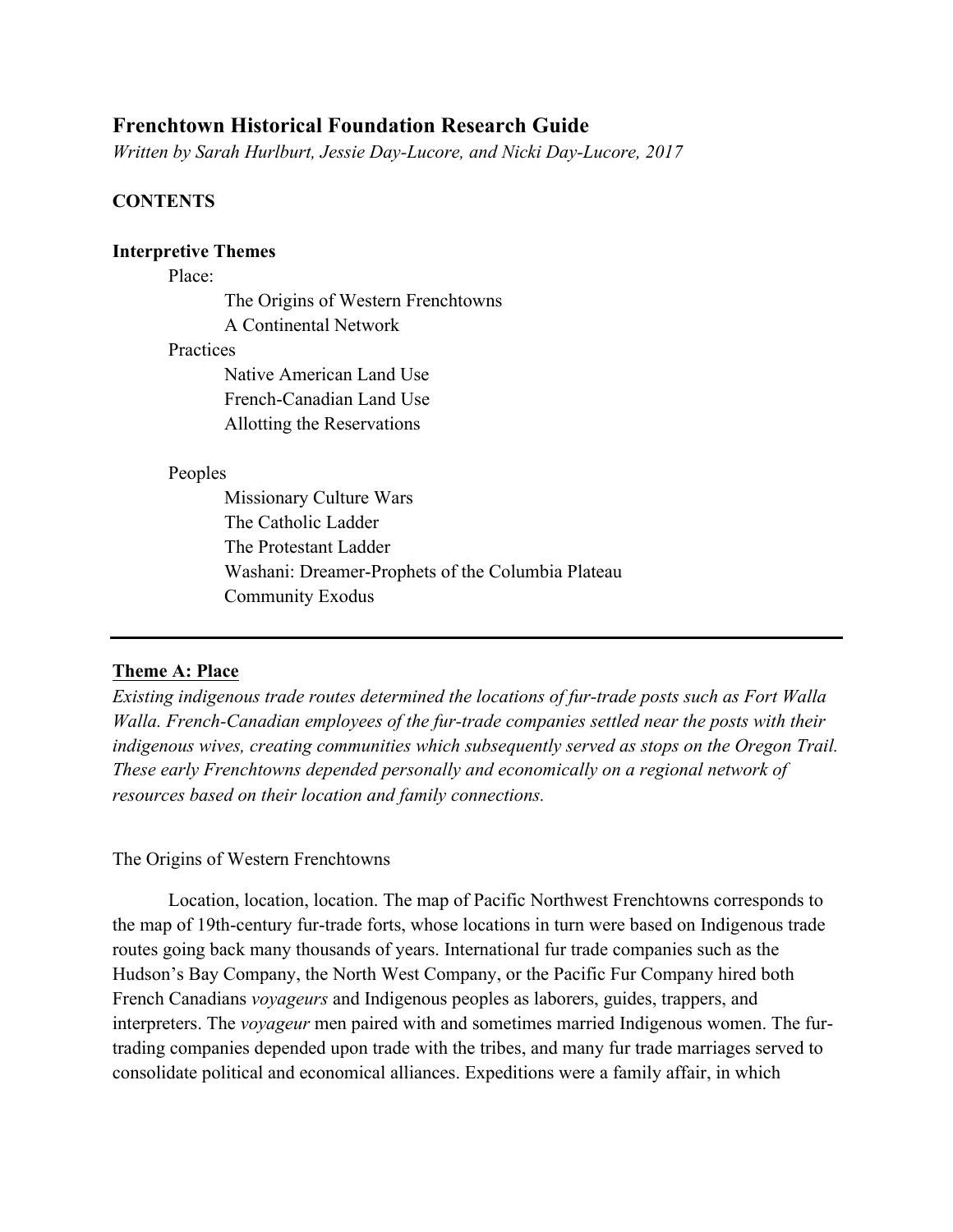French-Canadian men would bring their Native wives along to perform domestic tasks and supervise slaves, as well as guide, trap, or hunt.

A fur trade employee signed on for a specific amount of time, similar to a soldier. Many *voyageur* employees decided to stay in the west with their new families when they finished their contracts. They settled near fur-trade posts, which in turn were often located near their wives' tribes.<sup>1</sup> The resulting Frenchtown communities linked tribal kinship webs to the encroaching European expansion. Any given household likely spoke several Indigenous languages as well as French, and perhaps English. In these small communities, the ethnic, cultural and religious mixing from migration and intermarriage affected every aspect of life.

### A Continental Network

For much of the 19th-century, transportation technology was ruled by the natural features of the landscape. Horses, introduced by the Spanish in the 1730s, shaped the lives of the Nez Perce and Cayuse peoples, who owned great herds by the 1800s.<sup>2</sup> Immigrants and pioneers walked or rode horses or wagons. Gold rush miners came around the Horn in ships; goods and people continued to travel the rivers all through the 19th century. The first transcontinental railroad line was completed in 1869 and connected to San Francisco via Nebraska, Wyoming, and Nevada. The northern transcontinental route to Seattle was completed in 1883; the Walla Walla and Columbia River Railroad was completed in 1877.

By the time a French-canadian *voyageur*, or "traveller" in French, reached Walla Walla, he had already travelled at least three thousand miles on foot, horseback, and by canoe. Catholic Church records and census records tell us that the French Canadian *métis* families in the west continued to range widely across what is now the western United States, long after the end of the fur trade contracts, as economic need and opportunity kept the population moving. French Prairie settlers from the Willamette Valley in Oregon famously went on a cattle-buying expedition to Mexico Territory (California);<sup>3</sup> others left their families behind in pursuit of gold in 1849. Population movements mapped to family and cultural ties as well, as relationships and kin networks from the fur trade era linked Frenchtown communities like French Prairie and Walla Walla through the end of the 19th century.<sup>4</sup>

### Theme B: Practices

*Successive land use practices in the Frenchtown area echo larger patterns of land occupation and exploitation enacted throughout the west.* 

<sup>&</sup>lt;sup>1</sup> Jean Barman, *French Canadians, Furs, and Indigenous Women in the Making of the Pacific Northwest* (Vancouver: UBC Press, 2014), 157.

<sup>&</sup>lt;sup>2</sup> Robert Boyd, ed., *Indians, Fire and the Land in the Pacific Northwest* (Corvallis: Oregon State University Press, 1999), 226.

<sup>3</sup> Melinda Marie Jetté, *At the Hearth of the Crossed Races: A French-Indian Community in Nineteenth-Century Oregon, 1812-1859* (Corvallis: Oregon State University Press, 2015), 89.

<sup>4</sup> Barman, *French Canadians*, 123.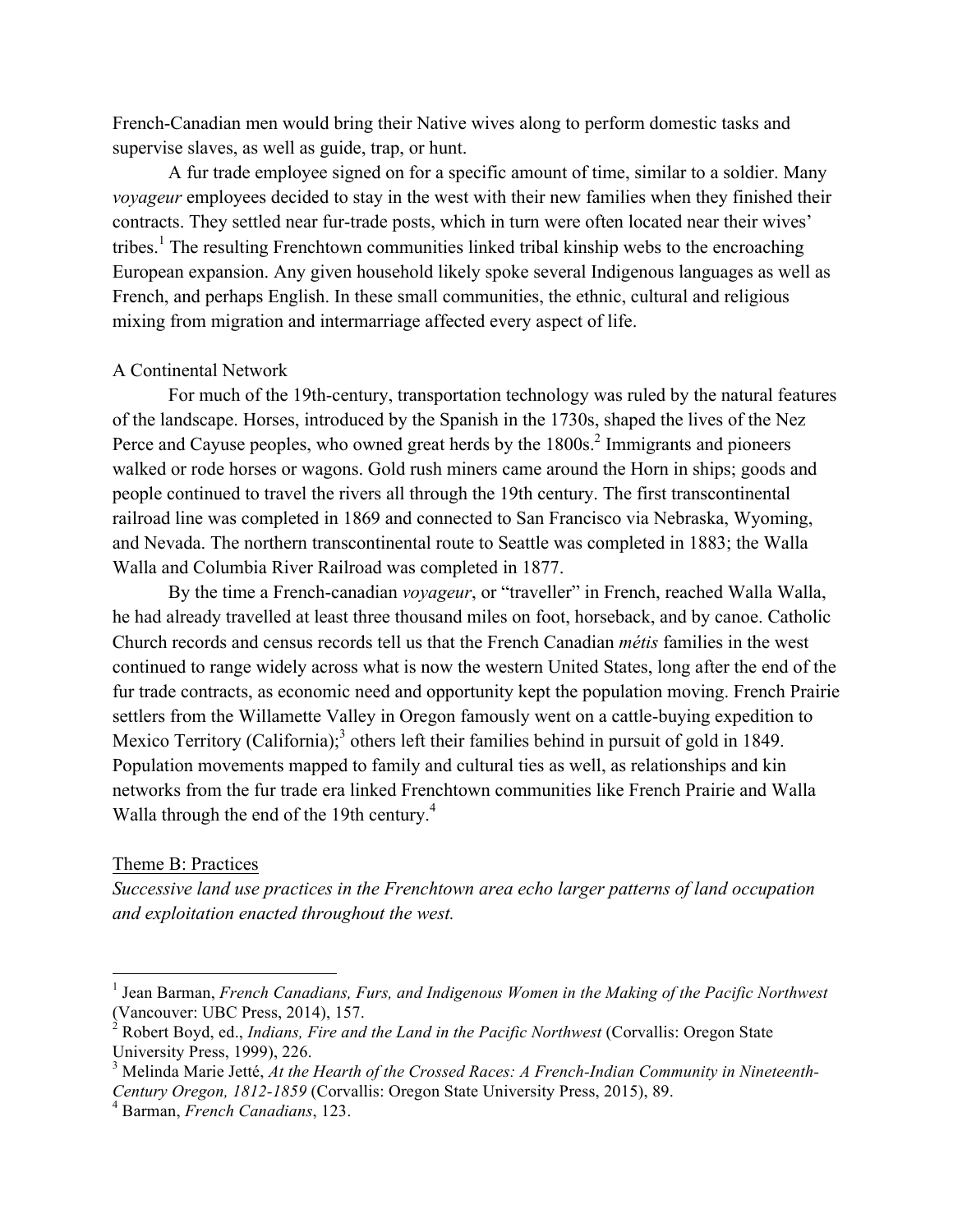#### Native American Land Use

The Columbia Plateau has been occupied for nearly ten thousand years, long before the arrival of immigrants and pioneers. Tribes like the Cayuse and Walla Wallas were partially nomadic, settling in permanent villages for the winter but moving from camp to camp during the summer months. Some tribes, including the Kalapuya people in today's western Oregon, migrated seasonally to take advantage of the different resources available in different areas.<sup>5</sup> Native land stewardship on the Plateau included controlled burning to clear land for food plants or else to hunt deer and elk using "fire drives."<sup>6</sup> Although competition and conflict existed between tribes, they shared the belief that the land could be used but not owned.<sup>7</sup>

# French-Canadian Land Use

French-Canadian land-use practices were markedly different from those of the tribes. They brought the "long lot" system *(le rang)* from Canada, (and France before that).<sup>8</sup> In this system, each farmer claimed a long, thin strip of land abutting a river. This system maximized the number of farms with access to the river, keeping neighbors close and providing everyone with access to the waterway, which doubled as the principal road. Although the Homestead Act divided land ownership by square blocks, a satellite view of the Frenchtown area still shows traces of the long lot system in practice.

# Claiming the Land: Settlers, Squatters, & Jumpers

The western Frenchtowns predated the establishment of the Oregon Territory in 1848 and the Homestead Act of 1861. French-Canadian men would have negotiated directly with the tribes to use the land, often with their Indigenous in-laws, or else sought permission from the HBC if setting up their farms near a post.<sup>9</sup> In the Walla Walla Valley, the Cayuse and Walla Walla peoples allowed both the French-Canadian families and the Whitmans to settle next to their winter village. The flood of American settlers during the 1840s and 1850s strained established practices of shared land use, as new immigrants attempted to claim land without regard for previous occupation or agreements.<sup>10</sup>

The Donation Land Act of 1850 allowed male white and "half-breed" American citizens (or soon-to-be citizens) to claim up to 320 acres. A settler's wife could claim another 320 acres. Under the Act, nearly 7500 land claims were patented and 2.6 million acres claimed in Oregon

https://oregonencyclopedia.org/articles/native\_american\_agricultural\_labor\_in\_the\_willamette\_valley/#. WWaghzO-L-Y. 6 Boyd, *Indians, Fire, and the Land*, 2-3.

 <sup>5</sup> David Lewis, "Native American Agricultural Labor," *The Oregon Encyclopedia,* last modified April 7, 2016,

<sup>7</sup> Champ Clark Vaughan, *A History of the United States General Land Office in Oregon* (Washington, D.C.: U.S. Department of the Interior, Bureau of Land Management, 2014), 27.

<sup>8</sup> Jetté, *At the Hearth*, 52.

<sup>9</sup> Jetté, *At the Hearth,* 42.

<sup>&</sup>lt;sup>10</sup> James R. Gibson, *Farming the Frontier: The Agricultural Opening of the Oregon Country, 1786-1846* (Seattle: University of Washington Press, 1985), 185.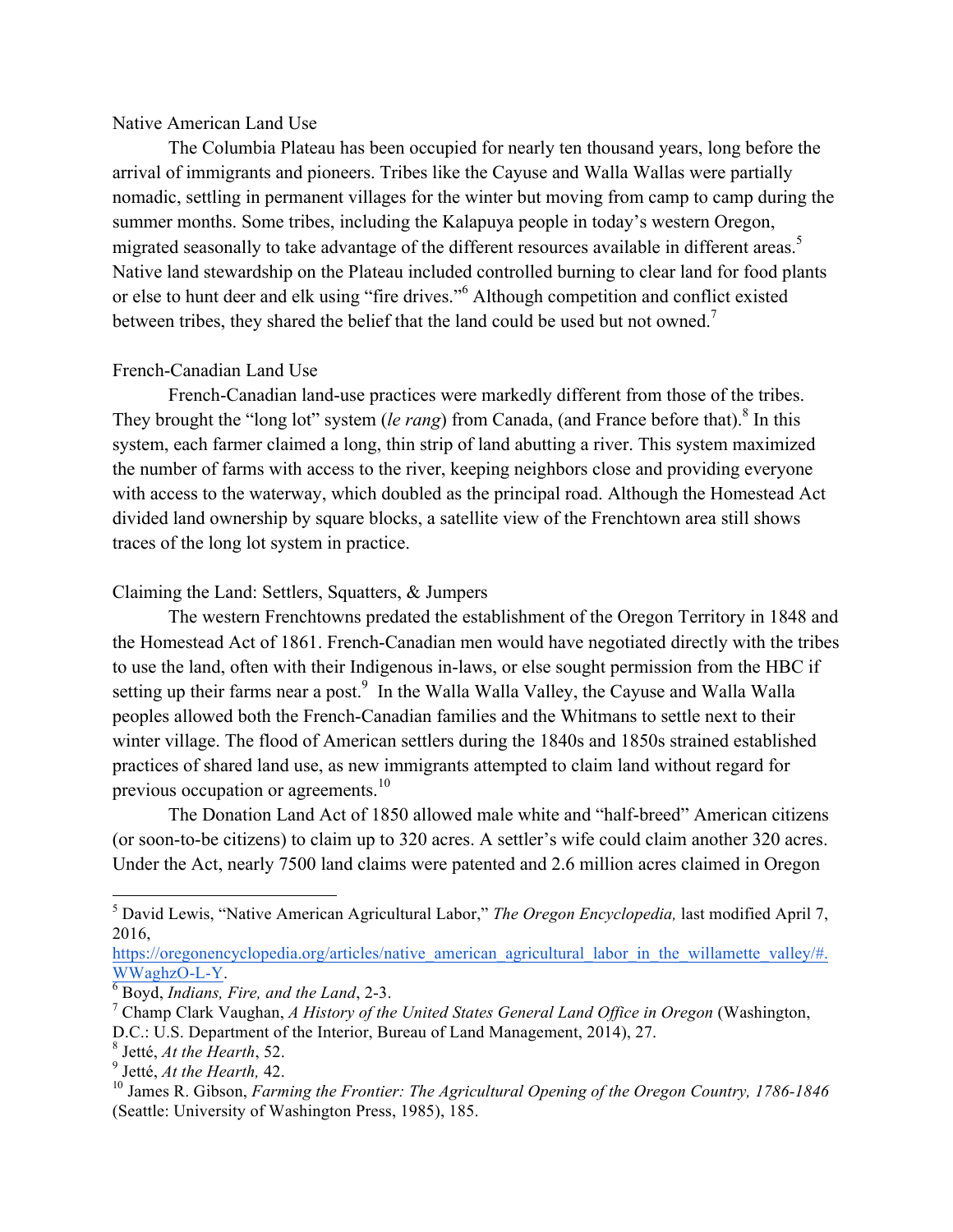Territory. Provisions allowed French Canadian settlers to claim land they already occupied (often for twenty years or more) by collecting witness statements, but claim-jumping was common. Many pioneers squatted on indigenous land, or "jumped" the claims of *métis* families, proclaiming *métis* land forfeit along with Indian rights. By the time this practice was ruled illegal in 1854, nearly all mixed-race claims in Marion County Oregon had been jumped, some successfully. $^{11}$ 

The armed conflict that followed the death of the Whitmans should have ended with the Walla Walla Treaty Council in June of 1855, when representatives for the Nez Perce, Cayuse, Walla Walla, Yakama, and Palouse signed a treaty ceding 6.4 million acres of land to the United States government. However, Washington territorial governor Isaac Stevens and Oregon Territory peace commissioner Joel Palmer did not wait for ratification of the treaty by Congress (in 1859) or keep their promise of a peaceful transition. They announced the region open for settlement just two weeks later, and settler squatters descended upon the Walla Walla Valley in droves. In December of 1855, the vigilante Oregon Mounted Volunteers fought to evict or eliminate the Cayuse and Walla Walla peoples in a four-day battle up and down the Walla Walla River and across the present-day Frenchtown Historic Site. Cayuse leader Peo Peo Mox Mox was taken hostage at the outset and killed and mutilated while in captivity. In 1861, after settlers threatened to hang two young Cayuse men if the tribes did not leave the valley, United States soldiers forcibly evicted the remaining Indigenous people. Although the Homestead Act of 1862 also included a provision that allowed Frenchtown residents to formalize their land claims, their relatives and neighbors were all moved to Umatilla.

# Allotting the Reservations

The establishment and allotment of reservation land was another form of the occupation and exploitation of Native lands in the West. Frequently, reservations were established on land "unlikely to appeal to settlers," leaving the better land for agricultural development by white settlers.<sup>12</sup> In cases where reservation land later proved valuable (for example, with the discovery of gold or oil), settlers and county governments redrew boundary lines in their favor, as when a stream serving as the original upper boundary of the Umatilla agency was diverted by a settler in order to claim timber from reservation lands.<sup>13</sup>

Reservations were also part of assimilationist policies of the U.S. government. Government officials followed in the footsteps of Protestant missionaries, reiterating the goal of "civilizing" the Indians, claiming that it was their "obligation to [Indians] as fellow-men" to help the tribes to be "elevated in the scale of humanity."<sup>14</sup> Allotments were discussed as "the first vital and fundamental step towards the permanent civilization, Christianization, and true

 <sup>11</sup> Barman, *French Canadians*, 237-38.

<sup>&</sup>lt;sup>12</sup> Robert E. Ficken, "After The Treaties: Administering Pacific Northwest Indian Reservations," Oregon Historical Quarterly, Vol. 106, No. 3 (Fall, 2005), 450; Robert Bunting, "The Environment and Settler Society in Western Oregon," *Pacific Historical Review* 6, no. 3 (1995): 425.

 $13$  Ficken, "After The Treaties,"  $452$ .

<sup>&</sup>lt;sup>14</sup> Secretary of the Interior Jacob Dolson Cox in 1869, quoted in Ficken, "After The Treaties," 447.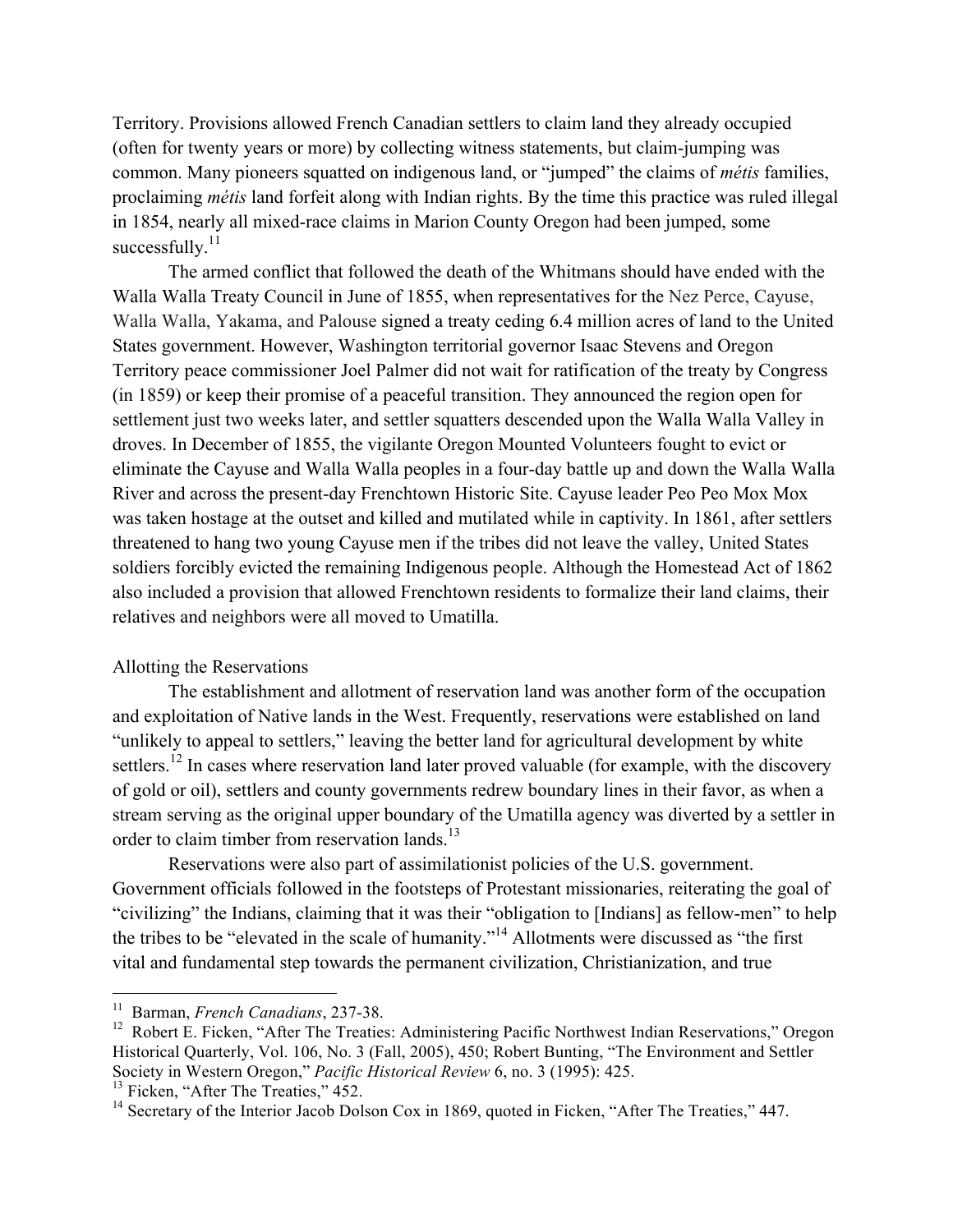elevation of the Indian."<sup>15</sup> By forcing Indians to replace traditional lifeways with the fence and the plow, it was thought that they would within a generation be "merged and swallowed up in the mighty and irresistible tide of Caucasian blood," and that they would "earn their living as other folks,... or be exterminated."<sup>16</sup> Reservation schools, which forcibly removed Indian children from the "savage" influences of their homes in order to inculcate them with the "civilized habits" of white, Anglo-Saxon culture, were explicitly intended to accelerate this process.<sup>17</sup>

Within and beyond the reservations, the environmental impact of settler agricultural practices frequently changed or destroyed the ecosystems upon which the tribes depended for food. Native plant and animal populations declined and wildlife habitats were destroyed.18 The values and practices of white settlers, which emphasized private property and treated natural resources as inexhaustible, directly contradicted tribal spiritual practices and lifeways.

#### Theme C: Peoples

*Early western Frenchtowns were mobile, mixed race, and multilingual. These communities were increasingly isolated by the flood of Protestant settlers, who rejected* both their Catholic faith and their intermarriage with Indigenous peoples. When the *reservations were allotted at the end of the 19th century, many Frenchtown residents relocated, pressured to leave, drawn by family ties, or both. Others stayed but were assimilated into white Anglo-Saxon culture.*

### Missionary Culture Wars

The first missionaries to arrive in the Pacific Northwest were Methodist (Jason Lee in 1834) and Presbyterian (the Whitmans in 1836). By that time, the earliest Frenchtown settlers had been living in the Walla Walla Valley for a decade. However, the first Catholic missionaries didn't arrive in Oregon Territory until 1838, responding to written pleas from the French Prairie Catholics in the Willamette Valley. It would take even longer for Catholic priests to arrive in Frenchtown (A.M.A. Blanchet in 1847).

Catholic and Protestant missionaries competed in the west. Their antagonism was mutual and founded in prejudice and ideological conflict. Father Blanchet's letters document the anti-Catholic sentiments of the Whitmans: "[Marcus Whitman] showed much displeasure at my arrival to these reaches. He spoke of religion, repeated the normal accusations against Catholics, reproached them for the alleged persecutions that the Protestants had endured at their hands... [and said] that he was going to oppose me with all his power; that he didn't like Catholics; and for this reason, would come to our aid with food only if we were starving." He

<sup>&</sup>lt;sup>15</sup> General Robert Milroy in 1871, quoted in Ficken, "After The Treaties," 454.

<sup>16</sup> "Indian Question Solved: Government is Taking Steps to Wipe Out Tribal Relations of Red Man," *The Evening Statesman*, October 24, 1907.

<sup>&</sup>lt;sup>17</sup> Ficken, "After the Treaties," 448.

<sup>18</sup> Bunting, Robert, "The Environment and Settler Society in Western Oregon," *Pacific Historical Review* 6, no. 3 (1995): 425.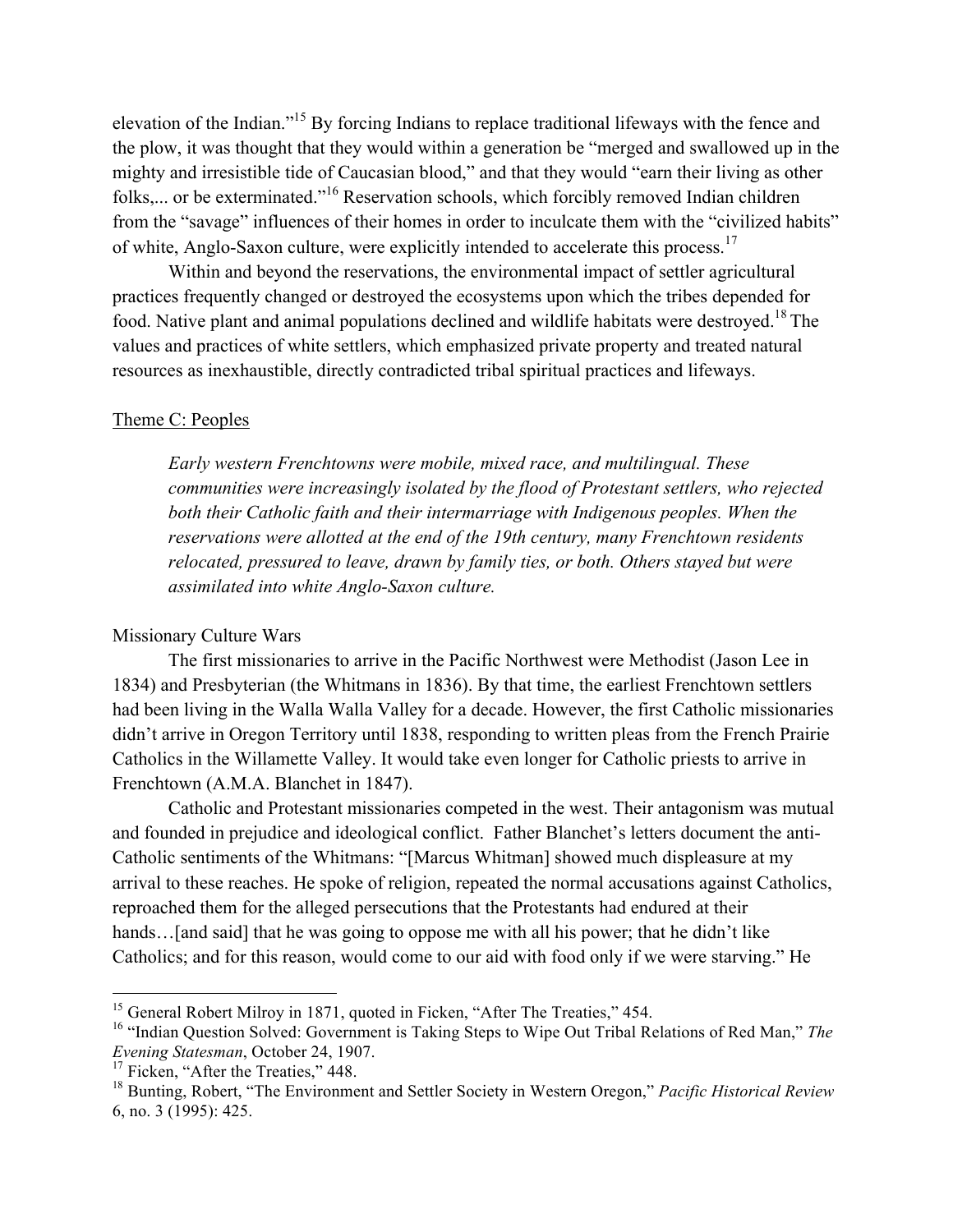further accused Whitman of attempting to turn Indians and incoming settlers against the Catholic missionaries;<sup>19</sup> the Protestant press in turn accused Catholic priests of inciting the Cayuse to kill the Whitmans.

Both Catholic and Protestant missionaries shared the goal of converting Indigenous peoples, but with distinctly different approaches. Protestant missionaries sought complete cultural assimilation before conversion. In order to be eligible for baptism, Indians were expected to learn English and adopt every aspect of American culture, from clothing to land use to gender relations. Protestant conversion was nearly synonymous with Americanization, as missionaries attempted to transform Indians into blank slates upon which to etch their beliefs.

Catholic missionaries also viewed conversion as the only way to bring "redemption and civilization<sup> $20$ </sup> to the "poor children of nature,"<sup>21</sup> but their approach was more adaptive. While they openly disapproved of Native practices like polygamy, Catholic missionaries did not require converts to first reject every aspect of their original culture. Instead, they studied Indian languages and incorporated Indian rhetoric and tribal practices into their sermons and liturgies. In part because of this attitude, Catholic missionaries were somewhat more successful in their spiritual imperialism than their Protestant neighbors; the resulting cultural mixing can be seen clearly in Frenchtown, and on the altar at St. Andrew's to this day.

The missionaries' ability to serve their communities was affected by the rigidity of their conversion practices. Catholic missionaries held a conciliatory attitude towards *mariage a la façon du pays* ("country" marriages between French-Canadians and Indians, done in the absence of church authority) and did not require conversion prior to solemnizing these unions. Protestant missionaries on the other hand both rejected the practice of intermarriage and attacked the custom of *mariage a la façon du pays*, usually requiring conversion before marriage.<sup>22</sup>

### The Catholic Ladder

Blanchet first developed the Catholic Ladder in the spring of 1839 as a three-dimensional teaching tool for Christian evangelization. The prototype was the "Sahale stick" ("stick from heaven" in Chinook Jargon), a free-standing stick with a system of marks for each significant point of Christian history, including Blanchet's arrival in the west. Protestantism was represented as a withered branch.

The two-dimensional image at the right was developed during a mission to French Prairie in the Willamette Valley in the summer of 1839. Blanchet initially called it a history ladder,

<sup>&</sup>lt;sup>19</sup> A.M.A. Blanchet to Francois Norbert Blanchet, Archbishop of Oregon City, 12 December 1847, in *Selected Letters of Blanchet*, ed. Brown and Killen, 17-8.

<sup>20</sup> A.M.A. Blanchet to James Buchanan, Secretary of State, 31 March 1848 in *Selected Letters of A.M.A. Blanchet: BIshop of Walla Walla and Nesqualy (1846-1879)*, ed. Roberta Stringham Brown and Patricia O'Connell Killen (Seattle: University of Washington Press, 2013).

 $^{21}$  A.M.A. Blanchet to Members of the Councils of the Society for the Propagation of the Faith, Lyons and Paris, March 1848, in *Selected Letters of A.M.A. Blanchet*, ed. Brown and Killen, 33.

<sup>22</sup> Sylvia Van Kirk, "*Many Tender Ties:" Women in Fur-Trade Society, 1670-1870* (Winnipeg: Watson & Dwyer Publishing Ltd., 1980), 154 and 157.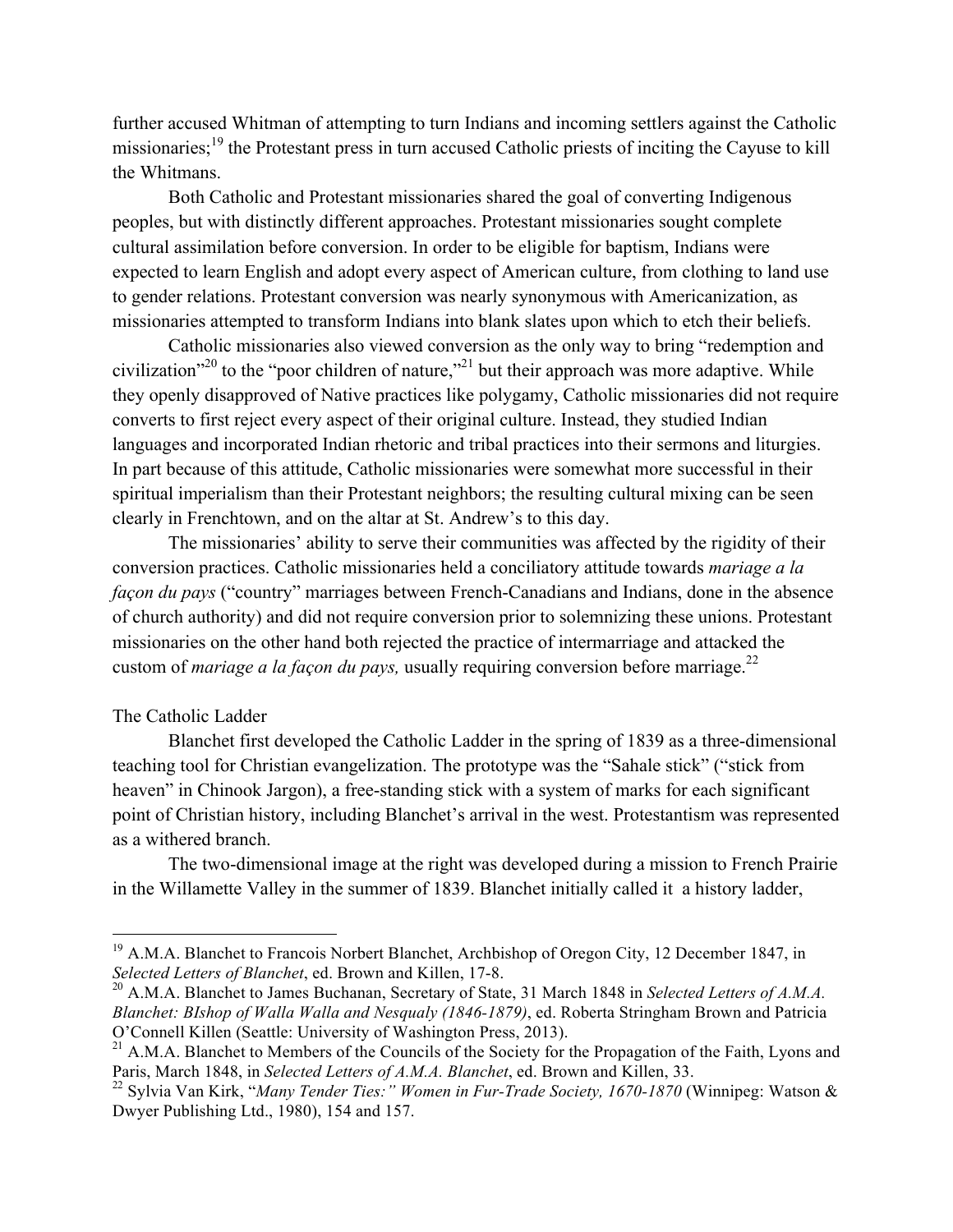"l'échelle historique," which then evolved to the "Catholic Ladder." Blanchet's work among the Native wives and *métis* children of the French-Canadian settlers in the valley relied heavily on this new ladder since most of the women and children were not fluent in French. The 1840 version contains words in French explaining the meaning of the symbols, which is absent in some later editions.

Soon, handmade copies of Father Blanchet's Catholic Ladder were in circulation among Indian and French-Indian communities across the Northwest. It was popular with the Native wives of former French -Canadian fur trappers, and with Indians interested in understanding the traditions of their French-Canadian trading partners and kin. The Catholic Ladder was used in conjunction with formal Catholic catechism to evangelize the region's Native peoples until 1881, when Oregon Catholic officials discontinued its use in favor of the formal catechism. *(See Melinda Jette.)*

### The Protestant Ladder

<u>.</u>

The rivalry between Catholic and Protestant missionaries is evident in the illustrations of the "Protestant Ladder," a teaching poster developed by Henry and Eliza Spalding in 1845 in part to counter the success of the Catholic ladder as a teaching tool. The Catholic path to hell is illustrated on the left, and the Protestant path to salvation on the right. Spalding's Protestant ladder, despite its more elaborate visuals, was only in use for a short time.

#### Washani: Dreamer-Prophets of the Columbia Plateau

The Protestant and Catholic missionaries were not operating in a religious vacuum. The Dreamer religion, continuing a long tradition of prophet-leaders on the Columbia Plateau, emerged in force in the latter part of the 19th century, with a small hunchback man named Smohalla as its principal leader.

Smohalla's mission was "to preach a rejection of white culture and a return to Indian social, economic, political, and religious traditions.<sup>23</sup> His spiritual authority was based on two revelation experiences, in which he travelled to the spirit world and returned to life to teach the people. From the second of these experiences he brought back over 120 new songs and new rituals based on seven (drums, singers, days), from whence the other name for the Dreamers, the "Seven Drum Religion."

The Dreamer religion was a cult of gratitude to the Creator organized around traditional food-ways. Although it was adamantly anti-white culture, it was non-violent in its practice and teachings. Curiously, it incorporated ritual elements also used in Christian teachings, and in this resembled the blended approach evident in some Catholic missions, despite its opposition to the French priests.

Washini beliefs can help us to understand the underlying translation problem of the 1855 Treaty. White leaders were negotiating property ownership of inanimate dirt. Tribal leaders were

<sup>&</sup>lt;sup>23</sup> Clifford E. Trafzer and Margery Ann Beach, "Smohalla, the Washani, and Religion as a Factor in Northwestern Indian History," *American Indian Quarterly* 9, no.3 (Summer 1985), 311.